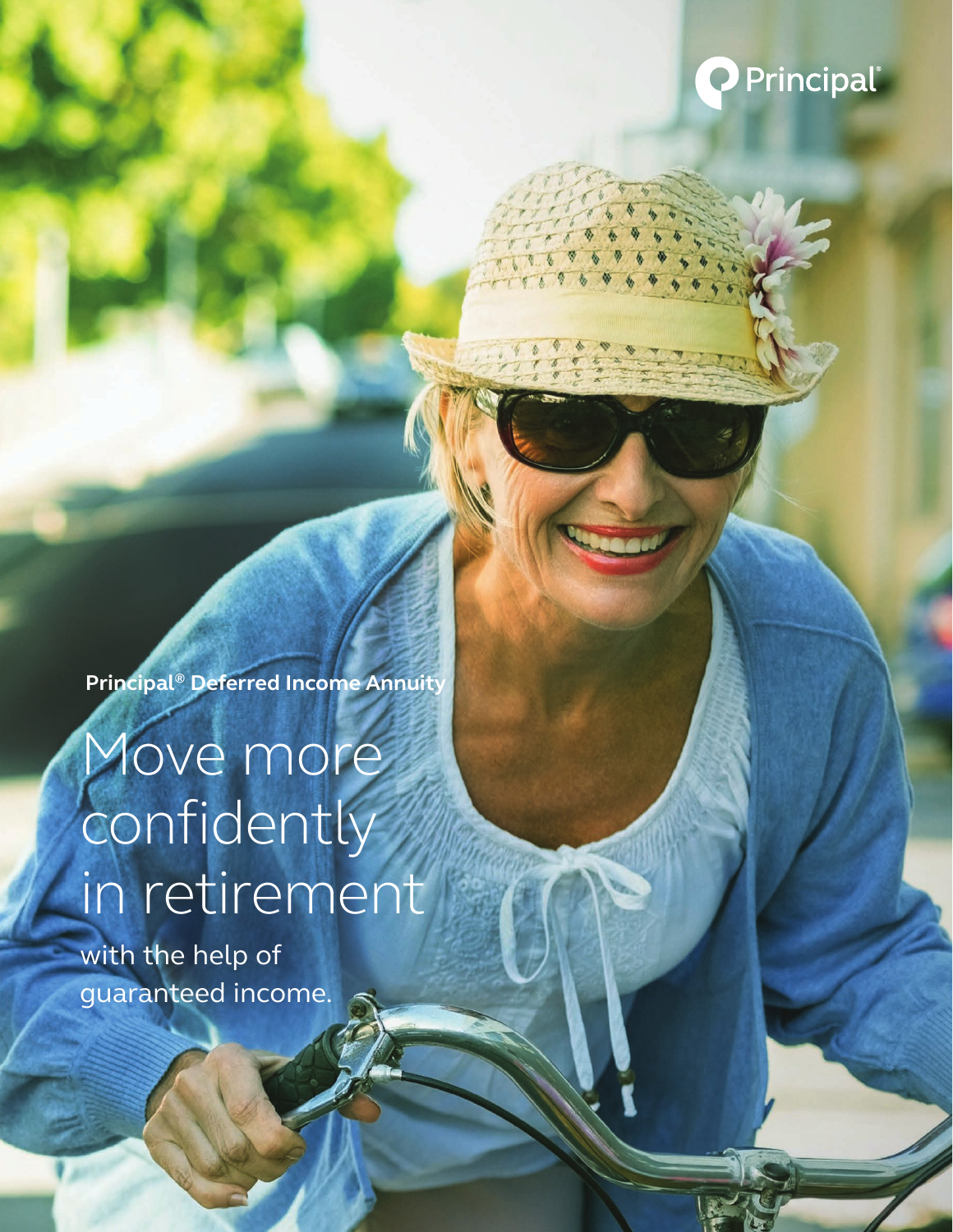When you retire, you face the momentous challenge of creating a lifestyle from the nest egg you've spent your whole life building. A deferred income annuity can help provide the guaranteed income you need to fund the retirement lifestyle you want.\*

## The stability of guaranteed income can help you:

- worry less about market volatility
- feel more comfortable spending money on things you enjoy
- live a better life worrying less about outliving your retirement savings

### The deferred income annuity difference

A Principal Deferred Income Annuity allows you to put money aside now so you'll have a steady stream of income later. When you purchase a deferred income annuity, you choose when to begin and how often you want to receive income.

## How does a deferred income annuity work?

In short, deferred income annuities allow you to buy income. You pay a lump sum — or make a series of payments over time — in exchange for guaranteed income for a specific period of time or life that begins on a future date that you choose. The trade-off is that you no longer have access to use those funds. Instead, they've been used to purchase guaranteed future income for you when you need it.

Deferred income annuities aren't invested in the market, which means you won't be exposed to market ups and downs. What you will receive is predictable, continuous income payments guaranteed for life dependent upon the income option selected.

## Here's the gist:

**Choose your income start date**

**Choose your income payout option and payment frequency: monthly, quarterly, semiannually, annually**

**Relax, knowing that your income payments are guaranteed for the time period you selected** 

\* Guarantees are based on the claims-paying ability of Principal Life Insurance Company.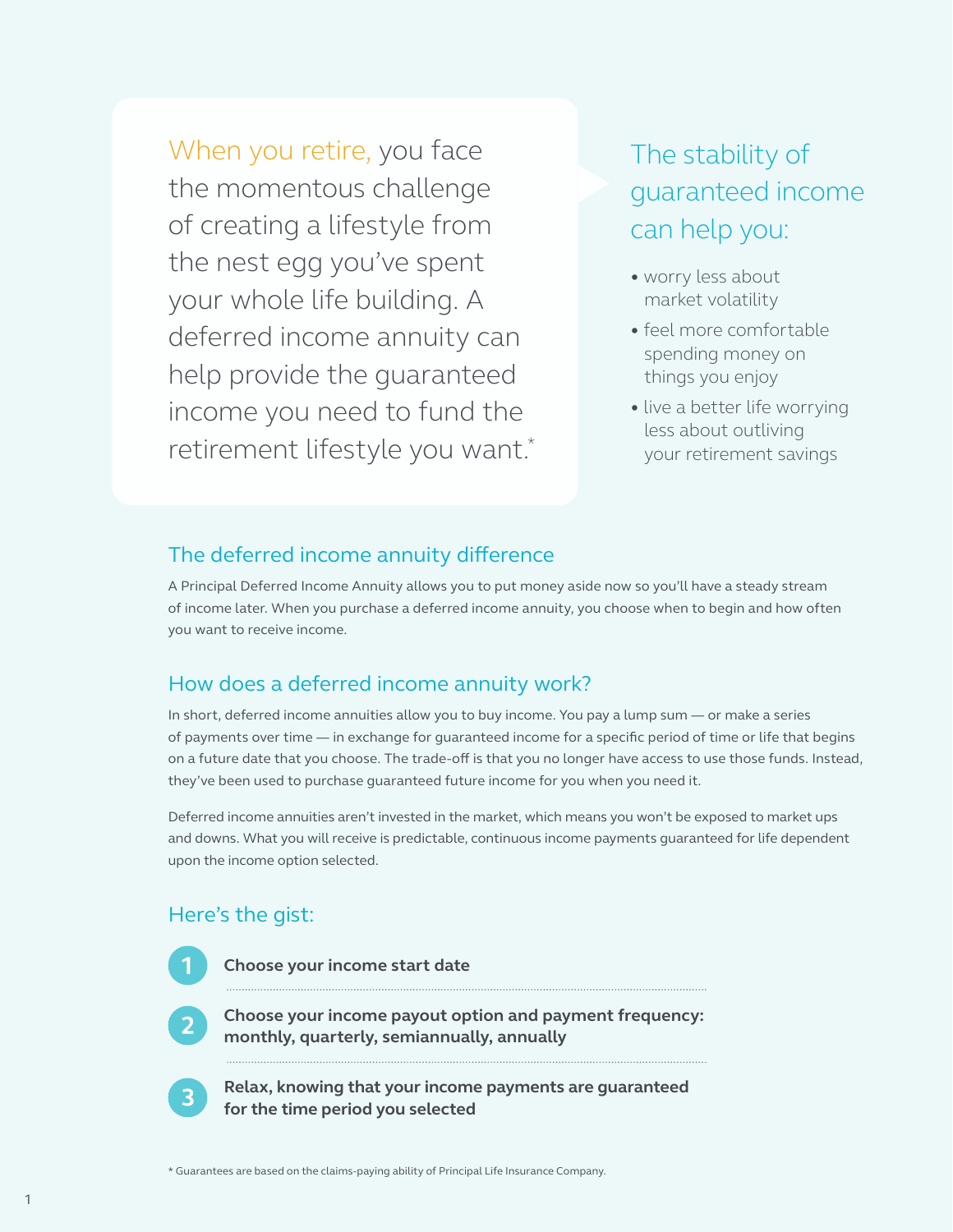## Create and tailor your income

**• Choose when you want to start receiving income.**  Select a date to begin receiving income anywhere from 13 months to 30 years in the future (up to age 95 for nonqualified money, 72 for qualified money or the first day of the month after the owner reaches age 85). If your needs change before you begin receiving income, you get a onetime option to change your income start date.

#### **"Qualified"**

is a tax status. Qualified money is often before-tax money found in certain types of retirement plans.

#### **"Nonqualified"**

is also a tax status. Nonqualified money is money that is located outside of certain tax-qualified retirement plans.

- **• Put more in to get more out.** You can increase your income by adding additional premiums up until 13 months prior to your income start date. Doing so may help meet any future unplanned or planned expenses.
- **• Cover for an emergency.** Unexpected expenses are part of life. To help feel confident in facing those "surprises," you have the flexibility to accelerate up to six monthly payments into a single lump sum payment, up to four times throughout the life of your contract.
- **• Income to meet your needs.** Select from single or joint lifetime annuity income options that best meet your needs.



### What about required minimum distributions?

A qualifying longevity annuity contract (QLAC) may be just what you need. A deferred income annuity can be purchased as a QLAC. A QLAC provides you with the opportunity to defer a portion of your required minimum distributions for qualified money up to age 85. By deferring a portion of income to a later date, you delay paying taxes on money you may not need early in retirement.

### What happens if I die before payments start?

Sometimes the unexpected can happen, and planning for those unexpected events can impact your financial future. If you die prior to payments starting, your beneficiary is guaranteed to receive your premium amount back. If you choose to elect the optional roll-up death benefit feature, your death benefit will increase annually by 1%, 2% or 3% during the deferral period. The death benefit is paid to the beneficiary when the owner (and joint owner if any) dies before to the income start date. After income payments have started, the death benefit will depend on the annuity income option elected.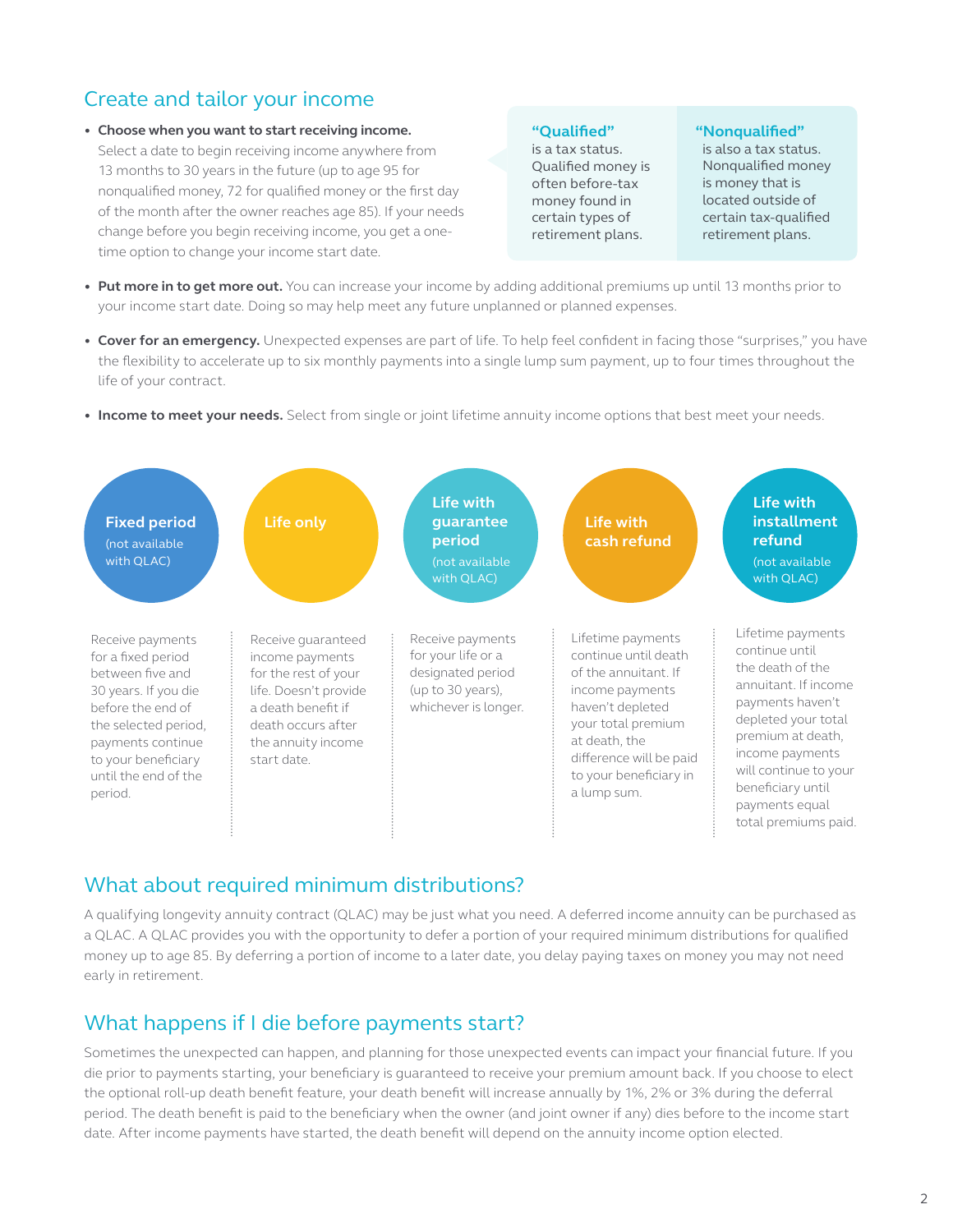## Additional features\*

These features are available to you for no additional cost.

#### **Automatically included**

#### **Income start date adjustment**

- Prior to receiving payments, you can make a one-time change (accelerate or postpone) to your income start date
	- **›** May accelerate the income start date up to five years (as long as it's been at least 13 months since the last premium payment)
	- **›** May postpone the income start date up to five years from the original income start date (must be within the maximum deferral period limits)
	- **›** Your income payment amount will change to reflect your new income start date

#### **Payment advancement**

- Allows you to advance up to six income payments and receive in a lump sum
- Automatically issued at no additional cost, subject to state availability
- Available for nonqualified contracts receiving monthly income payments only (not available with other payment frequencies)
- Not available for qualified contracts, including QLAC
- Must be at least age 59½
- Available to utilize after the income start date
- Limited to four requests over the life of the contract
- Income payments must resume before this option may be used again

#### **How this works:**

If Sally elects to receive four monthly income payments in advance, she'd receive a lump sum of four scheduled monthly income payments. She wouldn't receive a monthly payment during the months payments were advanced.

#### **Optional**

#### **Inflation protection**

- Annual Increase Rider
	- **›** At issue, elect to have payments increase annually by 1%, 2%, 3%, 4% or 5%
	- **›** Income payments are lower at first, but will automatically increase each year
	- **›** Applies during the income phase
	- **›** Not available when purchased as a QLAC

#### **Roll-up death benefit during deferral**

- **›** Elect to have the death benefit during the deferral period increase annually by 1%, 2% or 3% if death occurs before the income start date
- **›** Interest is compounded annually, credited daily from the date each premium is received
- **›** Available through issue age 79
- **›** Income payments will be lower if this benefit is elected
- **›** Not available when purchased as a QLAC

#### **How this works:**

annuity for \$150,000 deferring income for death benefit.

income payments begin. Her beneficiary will receive \$165,612.\*\*

\*Contract rider descriptions are not intended to cover all restrictions, conditions or limitations. Refer to rider for full details. \*\* Assumes death occurred on contract anniversary. 3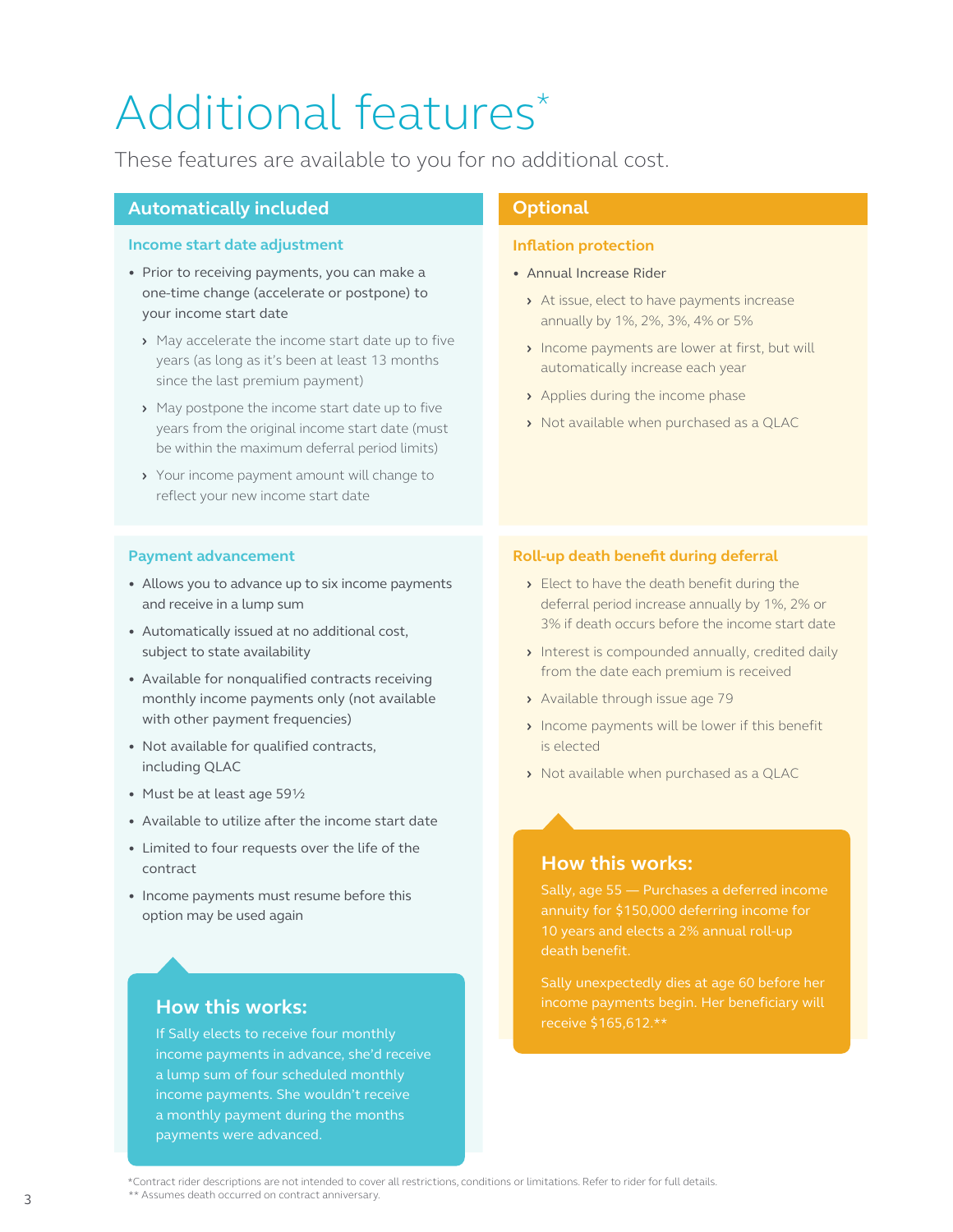## Case studies

## **Example 1:**

(based on nonqualified money)

#### **Meet Laurie and Mark.**

- Married for 31 years, both now age 54
- Mark wants to retire at 65
- Concerned about the market volatility
- Would like a source of predictable income beyond Social Security



#### **Strategy:**

Purchase Principal Deferred Income Annuity selecting the joint life with cash refund annuity income option at issue. 

Start with a purchase payment of \$15,000 in year 1 and increase the amount of purchase payments each year as Mark's salary grows. Stop contributing after 10 years and start taking income at age 65.

| Age                                          | <b>Purchase</b><br>payment amount          | Hypothetical<br>payout rate | Annual<br>income                                                |
|----------------------------------------------|--------------------------------------------|-----------------------------|-----------------------------------------------------------------|
| 54                                           | \$15,000                                   | 7.1%                        | \$1,063                                                         |
| 55                                           | \$16,000                                   | 6.9%                        | \$1,097                                                         |
| 56                                           | \$17,000                                   | 6.6%                        | \$1,115                                                         |
| 57                                           | \$18,000                                   | 6.3%                        | \$1,142                                                         |
| 58                                           | \$19,000                                   | 6.1%                        | \$1,167                                                         |
| 59                                           | \$20,000                                   | 5.8%                        | \$1,169                                                         |
| 60                                           | \$21,000                                   | 5.7%                        | \$1,188                                                         |
| 61                                           | \$22,000                                   | 5.5%                        | \$1,205                                                         |
| 62                                           | \$23,000                                   | 5.2%                        | \$1,202                                                         |
| 63                                           | \$24,000                                   | 5.1%                        | \$1,215                                                         |
| 64                                           | \$0                                        |                             |                                                                 |
| <b>Total</b> at<br>age 65<br>.               | \$195,000                                  |                             | \$11,563                                                        |
| Age when<br>annuity income<br>payments begin | Total of all purchase<br>payments received |                             | Total annual<br>income for both<br>lives, starting at<br>age 65 |

Hypothetical example for illustrative purposes only. Payout is based on joint life with cash refund payout option. Rates are subject to change and payout will vary with premium amount, age, gender and annuity income option selected.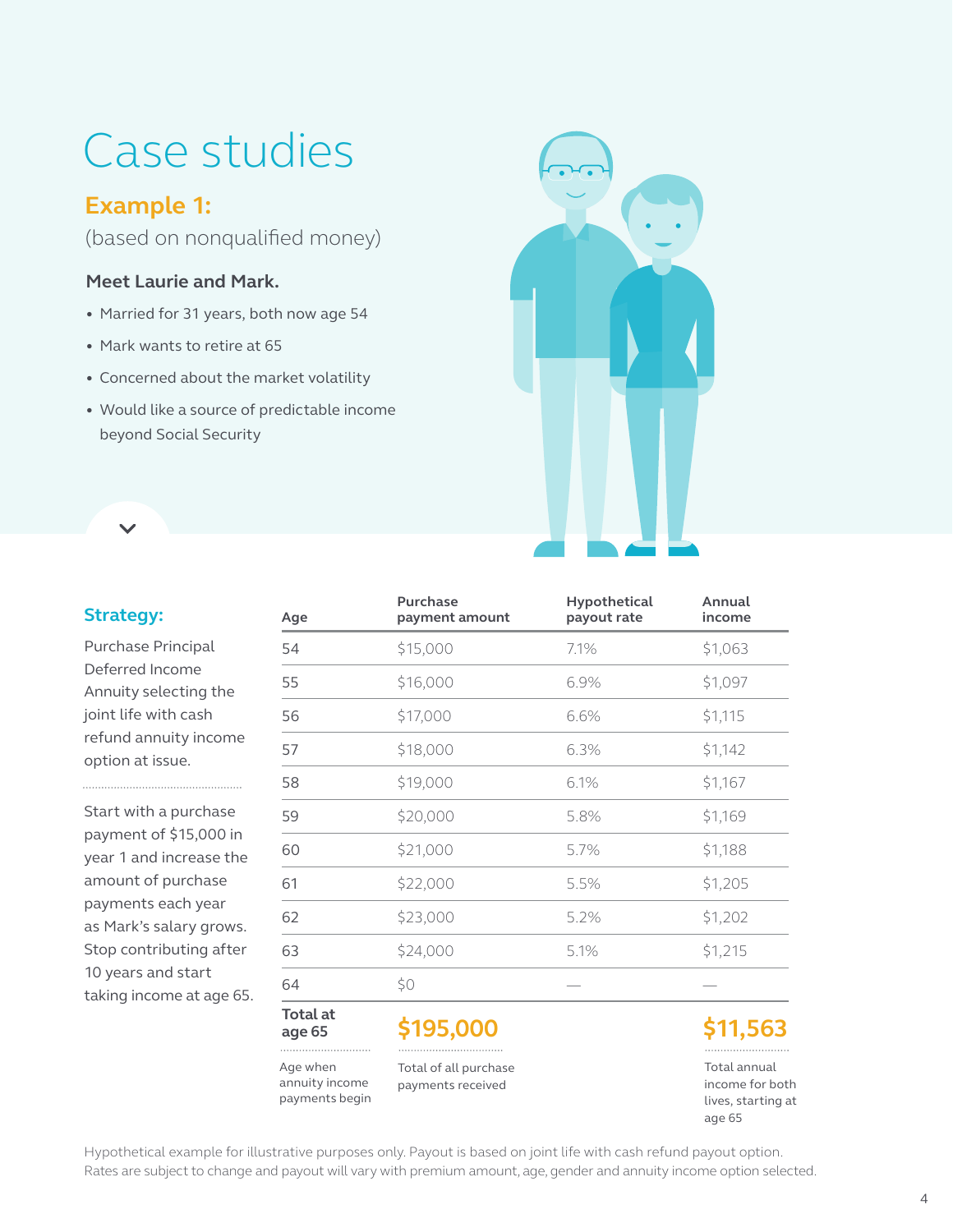## Case studies (continued)

## **Example 2**:

(based on qualified money)

#### **Meet James and Anne.**

- James is age 65, Anne is age 60
- James is retired, Anne plans to retire in five years
- Couple has a \$500,000 lump sum investment a portion of James' 401(k) plan
- Want to replace Anne's income and are interested in a single life payout, starting when James turns 70



## **Strategy:** Purchase Principal Deferred Income Annuity selecting the single life with cash refund annuity income

option at issue.

With a \$500,000 premium at age 65, James will begin receiving a guaranteed annual payment of \$36,309 starting at age 70.

| Age          | Purchase<br>payment amount | Hypothetical<br>payout rate | <b>Annual income</b><br>for life starting<br>at age 70 |
|--------------|----------------------------|-----------------------------|--------------------------------------------------------|
| 65           | \$500,000                  | 7.3%                        | \$36,309                                               |
| 66           | \$0                        |                             |                                                        |
| 67           | \$0                        |                             |                                                        |
| 68           | \$0                        |                             |                                                        |
| 69           | \$0                        |                             |                                                        |
| 70           | \$0                        |                             |                                                        |
| <b>Total</b> | \$500,000                  |                             | \$36,309                                               |

Hypothetical example for illustrative purposes only. Payout is based on single life with cash refund payout option. Rates are subject to change and payout will vary with premium amount, age, gender and annuity income option selected.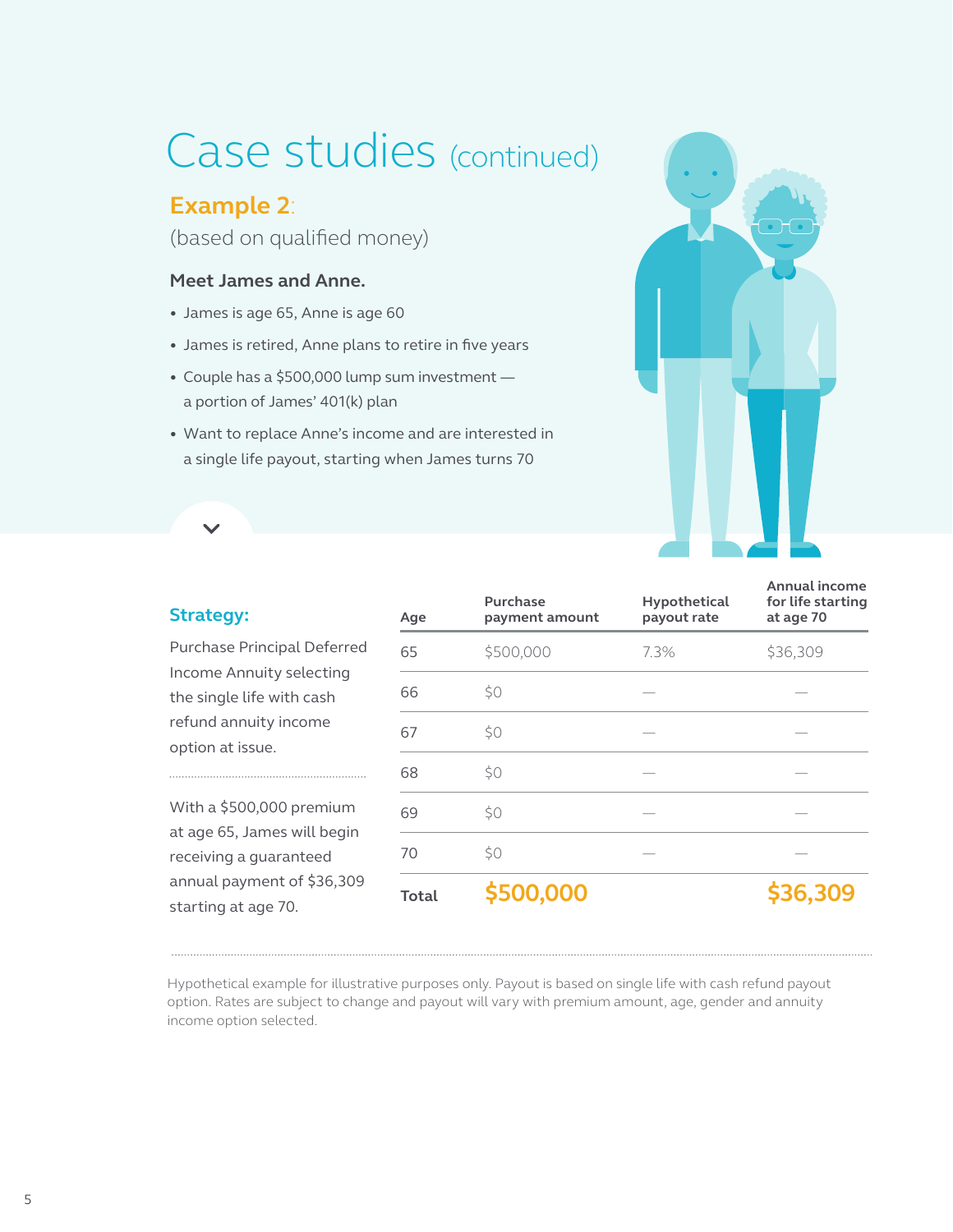**Principal® Deferred Income Annuity**

## Move more confidently in retirement with the help of guaranteed income.

#### **Product details**

| <b>Premiums</b>                                                    | The premium is the amount of money (qualified or nonqualified) you use to purchase your annuity.<br>Initial premium minimum: \$10,000<br>Subsequent premium minimum: \$2,000<br>Maximum premium: \$2 million (up to \$5 million with home office approval)<br>Qualifying longevity annuity contract (QLAC) premium is limited to the lesser of \$135,000 or 25% of<br>total eligible IRA balances as of prior year end (excluding Roth and Inherited IRAs) <sup>1</sup> |
|--------------------------------------------------------------------|-------------------------------------------------------------------------------------------------------------------------------------------------------------------------------------------------------------------------------------------------------------------------------------------------------------------------------------------------------------------------------------------------------------------------------------------------------------------------|
| Issue age                                                          | Nonqualified: 0-82<br>Qualified: 0-70<br><b>QLAC: 0-82</b>                                                                                                                                                                                                                                                                                                                                                                                                              |
| Owner/<br>annuitant                                                | Single life annuity: the owner (the person who owns all rights to the annuity) and annuitant must be<br>the same (unless a non-natural owner)<br>Joint life annuity: the owner and annuitant don't need to be the same, however the owner must be<br>one of the annuitants<br>Joint owners/annuitants must be spouses                                                                                                                                                   |
| Annuity income<br>options                                          | Fixed period of five to 30 years (not available with QLAC)<br>$\bullet$<br>Life only<br>Life with guarantee period (not available with QLAC)<br>Life with cash refund<br>Life with installment refund (not available with QLAC)                                                                                                                                                                                                                                         |
| Income<br>start date                                               | Selected at contract issue<br>Can make a one-time adjustment during the life of the contract (based on the Income Start Date<br>Adjustment guidelines)                                                                                                                                                                                                                                                                                                                  |
| Income payment<br>deferral method                                  | Minimum deferral period: 13 months<br>Maximum deferral period:<br>Nonqualified: Earlier of 30 years or age 95<br>Qualified: Earlier of 30 years or age 72<br><b>QLAC:</b> Earlier of 30 years or the first day of the month after the owner reaches age 85                                                                                                                                                                                                              |
| Income payment<br>frequency                                        | Monthly<br>• Semiannually<br>Quarterly<br>• Annually                                                                                                                                                                                                                                                                                                                                                                                                                    |
| Death benefit<br>during the<br>deferral period                     | The death benefit is the amount of money paid to the beneficiary when the owner (and joint owner if any)<br>dies prior to the income start date. The death benefit, if any, is the total of all premium payments made as<br>of the date of death. After income payments have started, the death benefit will depend on the annuity<br>income option selected.                                                                                                           |
| Optional roll-up<br>death benefit<br>during the<br>deferral period | Elect to have the death benefit during the deferral period increase annually by 1%, 2% or 3% if death<br>occurs before the income start date (not available with QLAC).                                                                                                                                                                                                                                                                                                 |

<sup>&</sup>lt;sup>1</sup>Additional restrictions may apply. The dollar limit applies across all qualified retirement plans collectively. The percentage limit applies to each qualified plan separately and to IRAs (excluding Roth and Inherited IRAs) on an aggregate basis. There are restrictions on how premium limit rules can be applied. There are also restrictions on how qualified plan assets can roll over to a QLAC. It's the client's responsibility to ensure QLAC premium limitations are met. Roth IRAs cannot be treated as a QLAC.